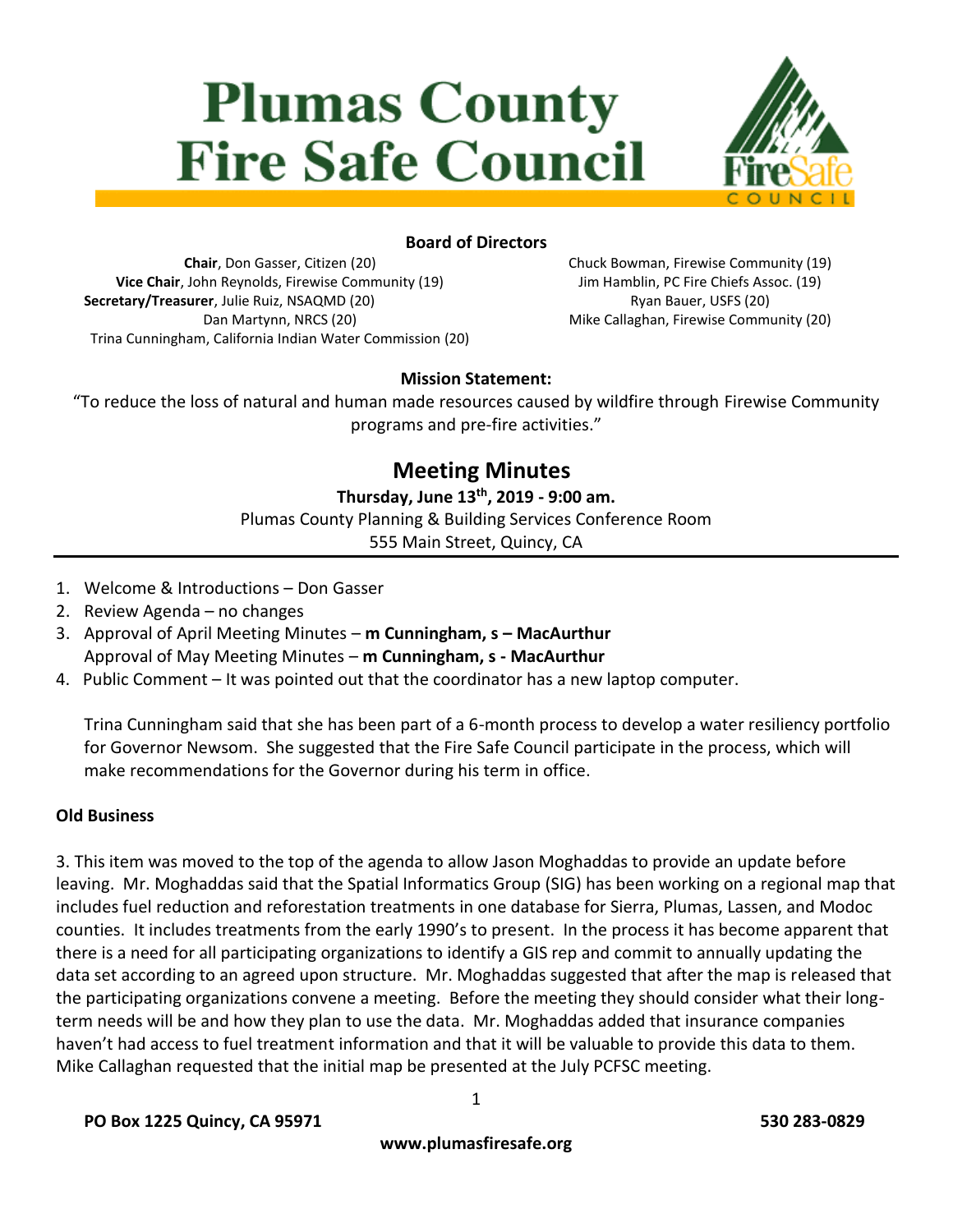#### **New Business**

1. Claremont Project – Maurice Huynh presented a slide show about the development and progress of the 22,492 acre Claremont Project on the Mt. Hough Ranger District. Both in-house and contracted surveys are underway. Up to 45 degree slopes will be treated with mechanical thinning. In 11"+ diameter stands the treatment will reduce canopy cover to 40% using variable density thinning. In old plantations the operator will be given discretion about which trees to cut using "description by prescription." In diseased areas there will be some shelter wood/seed tree treatments. Within the Minerva fire boundary and in the Meadow Valley project there will be some re-treatments. The project is utilizing a Categorical Exemption. The surveys are anticipated to be finished next year and the first sale should be awarded in 2021.

Steve DeBonis pointed out that Sierra Pacific Industries' Fells Flat project is adjacent to the Claremont Project. Additional private land areas that tie into the project should be identified.

2. Cost-share Waivers – Hannah Hepner presented three cost share waivers:

Chandler Ranch HOA waiver for the Right of Way along Main Ranch Rd **m – Danaher, s – Ruiz, all ayes, passes** 4.6 acres of treatment in the Mohawk Vista project due to financial hardship **m – Bauer, s – MacAurthur, all ayes, passes**

The merits of supporting a cost-share waiver for the Woodbridge project south of Portola were discussed. Consideration of the Woodbridge project waiver was tabled.

3. Fire Safe Council Secretary Volunteer – Don Gasser asked if there were any volunteers willing to take notes at the Fire Safe Council meetings to ensure timely delivery of the minutes. Barbara MacAurthur volunteered to compile minutes from the coordinators notes.

# **Old Business**

1. CWPP Revision Update – Mike Callaghan said that the fourth and final draft is ready for review. The major incorporations with this revision have been with regards to prescribed fire, climate changes, emphasis on embers, long-term forest health, and structure density in the WUI. The next steps will be: final review via Google docs, finalization with the Office of Emergency Services, submission to the Plumas County Board of Supervisors, and finally to CAL FIRE for filing. Mr. Callaghan also asked who has the resources to update the fire department boundaries and staffing map. Trina Cunningham said that she would like to ensure that the document includes adequate tribal input.

2. Sierra Nevada Landscape Strategy – Don Gasser reviewed the content and intent of the Sierra Nevada/Southern Cascade Landscape Strategy that was produced by Plumas Corporation. He said that the next step is to take the document to the Secretary of Natural Resources. He asked that the Council endorse the document to allow Plumas Corporation to add the Plumas County Fire Safe Council as a signatory. Mr. Gasser sees potential funding opportunities linked with the document. **m – Mike Callaghan, s - Kinateder**

#### **Update**

1. Standing Reports and Discussion

 **Plumas County Office of Emergency Services (OES):** Sue McCourt recapped the wildfire exercise that took place on the Lake Almanor Peninsula. She is currently working with two new Firewise

2

**PO Box 1225 Quincy, CA 95971 530 283-0829**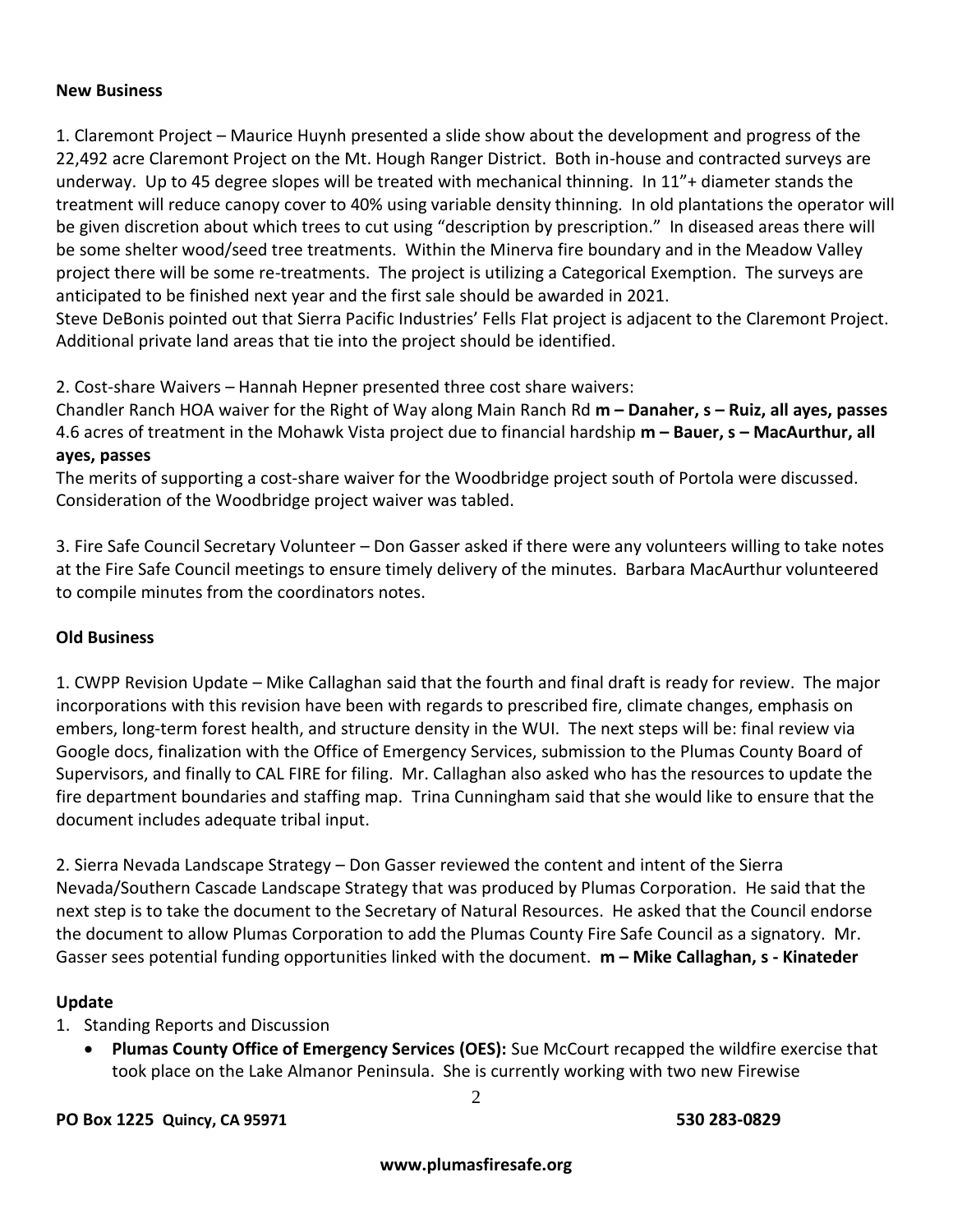communities: River Valley View in Beckwourth and Clio. Mrs. McCourt provided an overview of recommended changes to insurance risk models. She said that PG&E is hosting a power safety shut off open house in Chester and reminded the group to have a plan for power outages.

- **CAL FIRE:** Chris Christopherson introduced himself and gave an update on Defensible Space inspections. He said that the unit is utilizing engines in support of the inspections this year. Chief Christopherson added that initiation of the burn ban will be held off for as long as it is safe to do so. Sean Delacour said that the late rains and snow have affected seasonal staffing. The Battalion will have an engine in Chester while the station in Westwood is rebuilt. Chief Delacour pointed out that there are no more time of day restrictions on burn permits this year.
- **USFS Hazardous Fuels Reduction:** Ryan Bauer said that the Forest has continued pile burning. Conditions have come in and out of prescription. Meadow Valley had a lightening fire in an area that was treated with prescribed fire last year. The fire was managed to 40 acres. PNF resources were sent to Napa for the Sand Fire. Locally they have responded to a lot of burn piles, but there have been no escapes. Plumas National Forest is set to over-accomplish targets this fiscal year, however, next year is looking short. There is still salvage work planned in the Camp Fire which will function as fuels treatment as well. On the Mt. Hough RD they are working on the Claremont project and on the Beckwourth RD they are working on the Mapes project. The Haskell project along the south side of Mohawk Valley is moving forward. Dave Kinateder added that bids were submitted for the Butterfly Twain contract and that they will be evaluated soon. The Bucks project is currently underway. The Little Grass Valley project will have a bid tour as soon as access opens up.
- **Natural Resource Conservation Service:** Not present
- **Northern Sierra Air Quality Management District:** Julie Ruiz announced that the district is hiring an additional air pollution control specialist for the area.
- **Industry Representatives:** Steve DeBonis of Sierra Pacific Industries said they are finishing the first phase of the Falls Flat project east of Quincy. In Chester they have finished the biomass portion of the fuel break along Warner Valley Rd. Soon they will be focusing on the CAL FIRE project on Martin Ranch. Highway 36 west of Chester is targeted for late fall.
- **Tribal Representatives:** Ben Cunningham reported that they had a meeting with the Public Utilities Commission at Humbug Valley. The property is going into escrow and work should begin within a few months.

Trina Cunningham said that the Mountain County Funding Area needs collaborative assessment focused on water needs. From a two-year process the biggest concerns being voiced are fire threat to communities, water quality issues, the need for water storage tanks for fire suppression, and alternative sources for drinking water during power outages. She is investigating how to apply for funding collectively since the area that most of the water comes from gets the least investment.

- **UC Cooperative Extension:** Not present
- **Feather River Stewardship Coalition:** The next FRSC meeting will be June 20<sup>th</sup> at 3:00pm
- **Plumas Underburn Cooperative:** Matt West has been hired at the PUC coordinator. He said that the CAL FIRE grant has been signed and that he is looking into putting on workshops and classes.

**Firewise Communities:**

Sue McCourt said that Johnsville is a newly recognized Firewise community, and that Meadow Valley should expect evacuation maps in the mail next week.

Graeagle – Chuck Bowman said there will be a Firewise demo work day in Valley Ranch on June 22<sup>nd</sup>. They have been doing a number of Home Ignition Zone consultations. He is working with Mohawk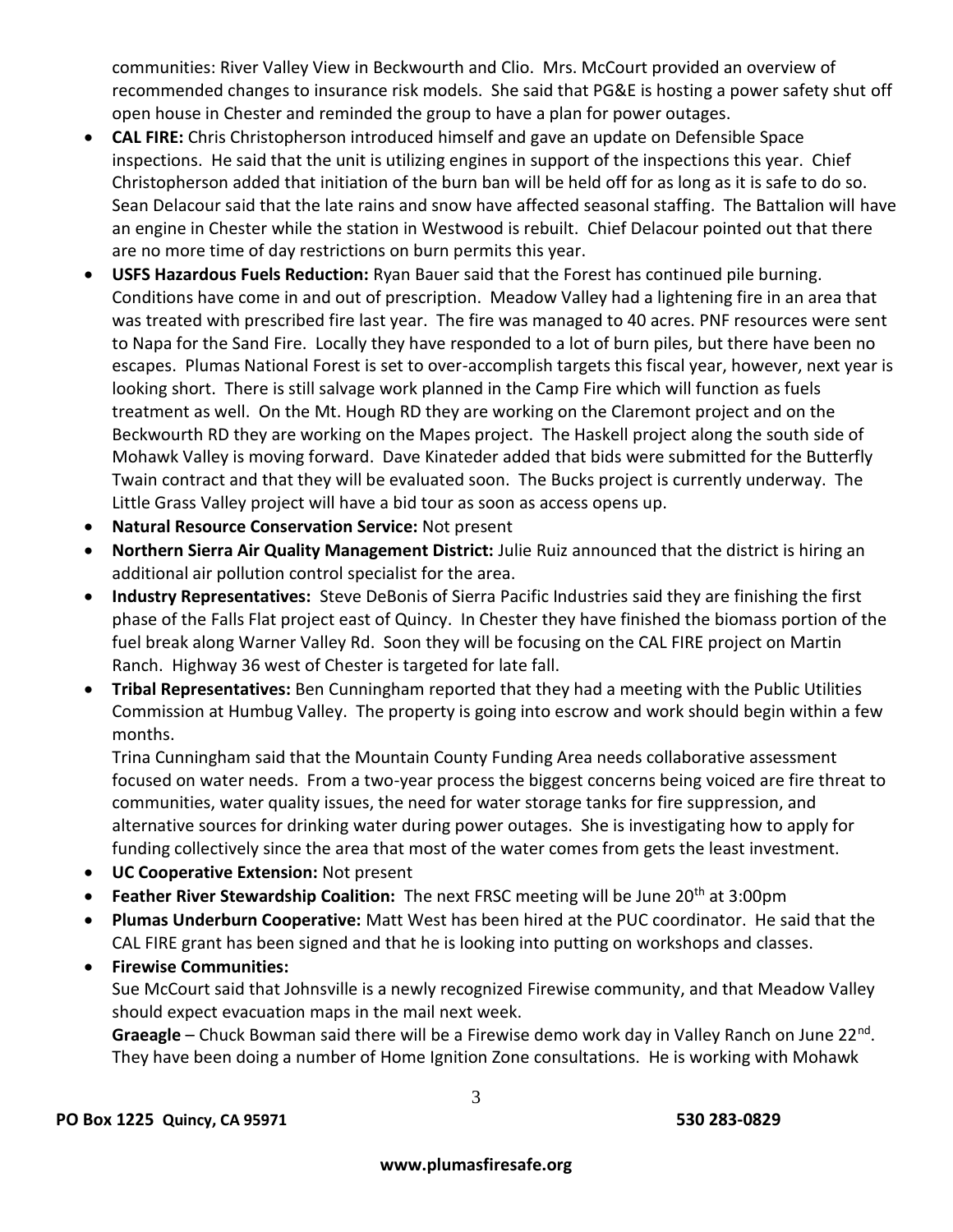Meadow to enhance rules to enable people to do work on their properties. Mr. Bowman reported that there is continuing interest in the Mohawk Valley Hazardous Fuel Reduction project. He is working with large landowners in the area to get involved. He has been working with Clio to get Firewise recogniation. Their Firewise assessment will be July 20<sup>th</sup>.

**Smith Creek Ranch** – Andrea Irving said they will also be having a workday on June 22<sup>nd</sup>. Forest Service personnel will be present. She voiced concerns about motorcycle use of private roads being an ignition concern.

**Gold Mountain** – Mike Callaghan said that the annual Firewise meeting was held three weeks ago. They will have another meeting on June 26<sup>th</sup> on the topic of evacuation. Their committee is looking for new active members. Mr. Callaghan said that Winningham is working on the Stevens funded project in the area. He said that the HOA has changed its name to Nakoma.

**Lake Almanor County Club** – Barbara MacArthur said that there has been a big effort to get statecompliant defensible space inspections done by the local fire department. A shaded fuel break has been recommended across the golf course. The committee is working on a "junk the junipers" campaign. A local nursery is involved in providing fire resistant plants. Deer Creek Resources will be making a proposal to the Board in August for a hazard assessment. Mrs. McCourt said that 14 LACC residents participated in the wildfire exercise.

**Old Highway** – Sally McGowan reported that the community had a brush clearing workday last month. She said that she has seen an increase in wildlife since the work was done. A neighbor with a brush hog has cleared along the road. Ms. McGowan said that horses also contribute to fuel reduction in the community. Currently the community is focusing on establishing a secondary escape route.

**Sloat/Cromberg/Camp Layman** – Mike McCourt said that there has been a lot of work done independently. Community members are reporting their hours.

**Galeppi** – Dave Kinateder said that they held their annual committee meeting. There has been a lot of neighbors helping neighbors in the area.

**Not present/no update:** Almanor Pines, Mohawk Vista, Lake Almanor West, Plumas Eureka, Galeppi Ranch, Johnsville, Taylorsville, Portola, Grizzly Ranch, Chester, Greenhorn Creek

**Potential Communities:** Paxton Lodge, Feather River College, Genesee Woods, Meadow Valley, Hamilton Branch, Clio, River Valley View

**Tree Mortality Update:** No report

# 2. Status of Current Grants –

**Senior/Disabled Defensible Space**: Mike McCourt reported that he has about 90 clients. The contractor has started in the east side of the county. Funding is limited but he is hoping to be able to treat everyone on the waiting list.

**Chipping Program:** Gary Parque said that the program has grown and needs to operate according to the guidelines. He said that there are 170+ people signed up for the first round of chipping. Excess material beyond 16 linear feet will be chipped at a subsidized rate of \$100/hour.

**Hazardous Fuel Reduction Schedule** – There were no questions about the HFR schedule.

3. Status of Grant Budgets – Hannah Hepner said that there have been few changes to the budget.

4. Status of Potential Projects/Grant Opportunities – Ms. Hepner said that the Plumas RAC will meet on June 27<sup>th</sup>. The Fire Safe Council has two proposals that will be considered. A Stevens request was submitted to Lassen National Forest to implement a fuel break project on the Lake Almanor Peninsula.